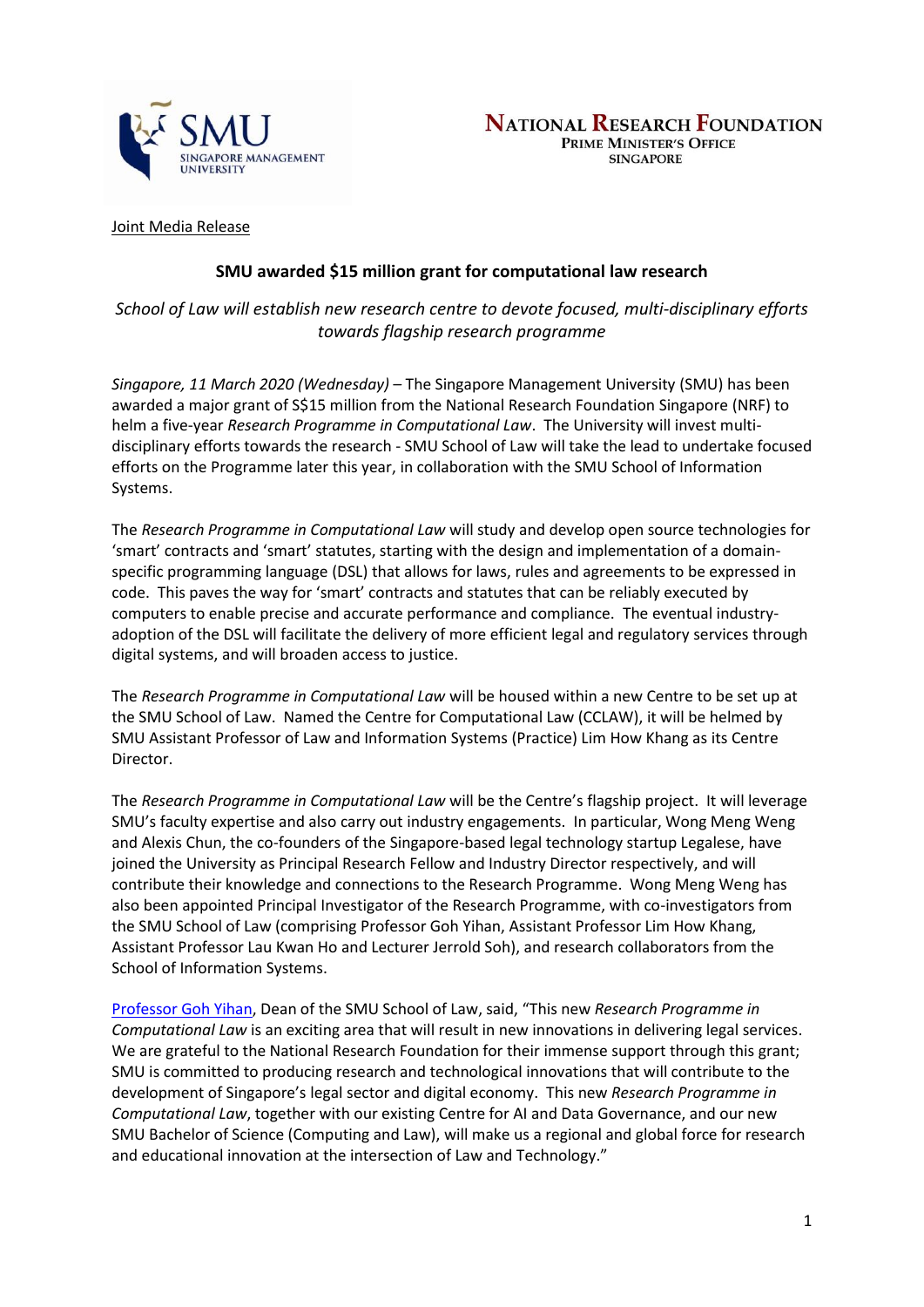Mr George Loh, Director (Services and Digital Economy), National Research Foundation Singapore, said, "Digitalisation is disrupting and transforming business models and functions across all industries. We are confident that the successful applications of digital technology such as Artificial Intelligence in other business sectors can be replicated in the legal profession to transform the work of paralegals, lawyers, litigators and legal researchers. This new research programme on computational law allows Singapore to build thought leadership and digital expertise in this nascent field, and bring law firms along in the digitalisation journey to incorporate legal technology into their operations."

[Assistant Professor Lim How Khang](https://www.smu.edu.sg/faculty/profile/162166/LIM-How-Khang) said, "This is definitely an exciting time to be researching legal and regulatory-compliance technology. The true potential for such technologies, and for understanding how they integrate practically with ongoing developments in AI and blockchain, is enormous. The legal sector is beginning to accelerate its push into digital transformation, and is now in a position to benefit from the development of technologies adapted for legal services. The forthcoming launch of CCLAW and SMU's existing efforts in developing interdisciplinary expertise in law and computing technology will provide us with a very strong platform to work with our academic and industry partners to harness disruptive changes towards improving legal services delivery and increasing access to justice."

Wong Meng Weng, Principal Investigator of the Research Programme, said, "The recent wave of innovation in LegalTech indicates pent-up market demand for software-driven legal solutions which will give consumers, companies, and citizens better access to justice and to law. At SMU, a depth of expertise in both law and computing offers a unique opportunity to build a solid R&D foundation for the legal industry of the future. Alexis and I are grateful to have been brought in to support this important initiative. We look forward to enabling the digital transformation of both the legal profession and the legal industry through open-source software and tools built thereon."

CCLAW will be operational from April 2020. Besides focusing on computational law research, it will also conduct research on the application of cutting-edge computational technology to legal, regulatory, compliance and governance problems. In doing so, the Centre will collaborate with research centres and institutional partners, as well as the technology industry and legal professions around the world.

\_\_\_\_\_\_\_\_\_\_\_\_\_\_\_\_\_\_\_\_\_\_\_\_\_\_\_\_\_\_\_\_\_\_\_\_\_\_\_\_\_\_\_\_\_\_\_\_\_\_\_\_\_\_\_\_\_\_\_\_\_\_\_\_\_\_\_\_\_\_\_\_\_\_\_\_\_

- End -

Enclosure:

• Annex 1 - Background information on Legalese Pte Ltd and its founders

#### **Media Contacts**

<u>SMU NRF NATIONAL SOLUTION OF THE STATE OF THE STATE OF THE STATE OF THE STATE OF THE STATE OF THE STATE OF THE STA</u> Huang Peiling **Ilyda Chua** Senior Asst Director, Corporate Communications Senior Officer, Corporate Communications Tel: 68280964 / Hp 98453361 DID: 66945035 Email: [plhuang@smu.edu.sg](mailto:plhuang@smu.edu.sg) email: [Ilyda\\_CHUA@nrf.gov.sg](mailto:Ilyda_CHUA@nrf.gov.sg)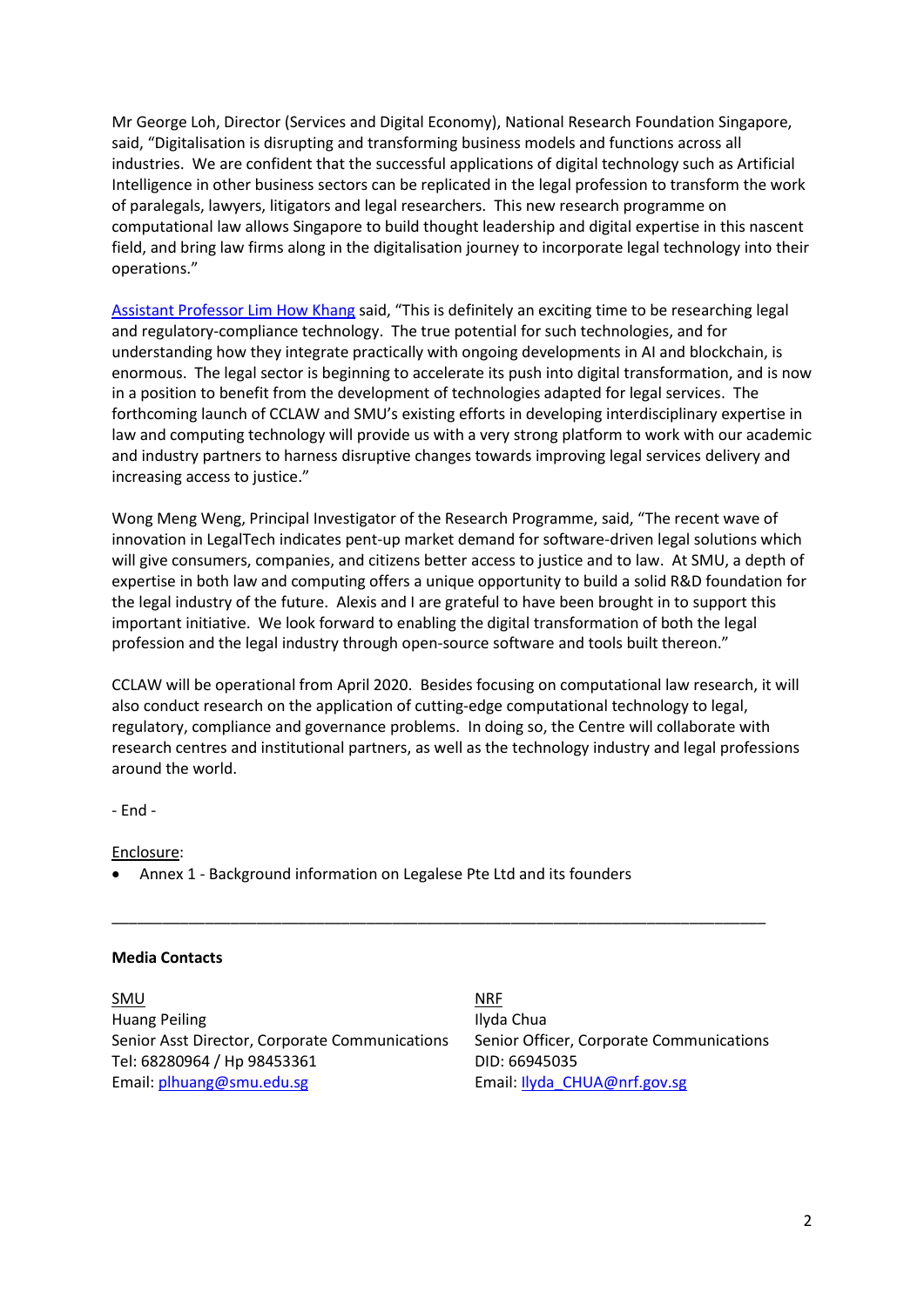## **About the National Research Foundation, Prime Minister's Office, Singapore**

The National Research Foundation (NRF) is a department within the Prime Minister's Office. The NRF sets the national direction for research, innovation and enterprise (RIE) in Singapore. It seeks to invest in science, technology and engineering, build up the technological capacity of our companies, encourage innovation by industry to exploit new opportunities that drive economic growth, and facilitate public-private partnerships to address national challenges.

\_\_\_\_\_\_\_\_\_\_\_\_\_\_\_\_\_\_\_\_\_\_\_\_\_\_\_\_\_\_\_\_\_\_\_\_\_\_\_\_\_\_\_\_\_\_\_\_\_\_\_\_\_\_\_\_\_\_\_\_\_\_\_\_\_\_\_\_\_\_\_\_\_\_\_\_\_

Under RIE2020, NRF is committed to create greater value in Singapore from our investment in research, innovation and enterprise through 1) closer integration of research thrusts, 2) stronger dynamic towards the best teams and ideas, 3) sharper focus on value creation, and 4) better optimised RIE manpower. Visit [www.nrf.gov.sg/RIE2020](http://www.nrf.gov.sg/RIE2020) for more details.

## **About Singapore Management University**

A premier university in Asia, the Singapore Management University (SMU) is internationally recognised for its world-class research and distinguished teaching. Established in 2000, SMU's mission is to generate leadingedge research with global impact and to produce broad-based, creative and entrepreneurial leaders for the knowledge-based economy. SMU's education is known for its highly interactive, collaborative and projectbased approach to learning

Home to over 10,000 students across undergraduate, postgraduate professional and postgraduate research programmes, SMU is comprised of six schools: School of Accountancy, Lee Kong Chian School of Business, School of Economics, School of Information Systems, School of Law, and School of Social Sciences. SMU offers a wide range of bachelors', masters' and PhD degree programmes in the disciplinary areas associated with the six schools, as well as in multi-disciplinary combinations of these areas.

SMU emphasises rigorous, high-impact, multi- and inter-disciplinary research that addresses Asian issues of global relevance. SMU faculty members collaborate with leading international researchers and universities around the world, as well as with partners in the business community and public sector. SMU's city campus is a modern facility located in the heart of downtown Singapore, fostering strategic linkages with business, government and the wider community. [www.smu.edu.sg](http://www.smu.edu.sg/)

# **About SMU School of Law**

SMU School of Law proudly welcomed its first cohort of 116 students in August 2007. Taught by a dynamic faculty with postgraduate degrees from renowned universities, the School aims to nurture its students to become excellent lawyers who will contribute significantly to society. Trained with the ability to contextualise legal expertise and to think across disciplines and geographical borders coupled with SMU's interactive pedagogy, SMU's law graduates are confident articulate and analytically agile.

The SMU School of Law offers a four-year full-time Bachelor of Laws programme, a five-year double-degree programme which combines law with Accountancy, Business, Economics, Information Systems or Social Sciences, a three-year Juris Doctor programme, a Master of Laws programme, as well as continuing legal education. The School has also set up four legal research centres focusing on A.I. and data governance, crossborder commercial law, international dispute resolution and intellectual property. [www.law.smu.edu.sg](http://www.law.smu.edu.sg/)

#### **About SMU School of Information Systems**

Real-world industry sectors provide our School of Information Systems (SIS) with a testbed and laboratory for experimentation, as well as a fertile breeding ground for new ideas. Our faculty and students apply their research results to solve real problems in a variety of industry settings and to create IT applications and systems. At the same time, our faculty actively publish in top-quality Computer Science and Management